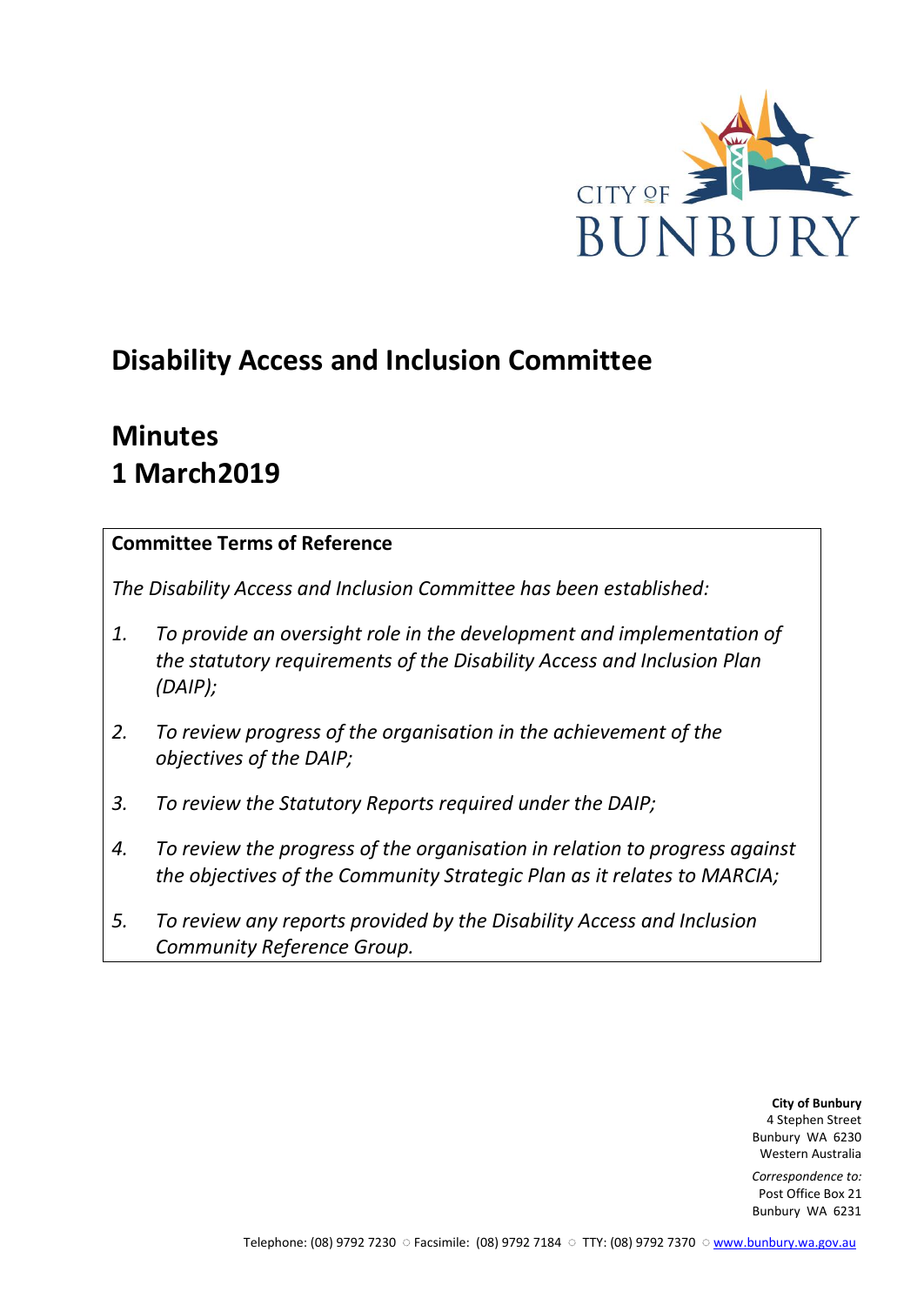#### **Table of Contents**

#### Subject

#### Page No

| 1. |     |                                                                         |  |
|----|-----|-------------------------------------------------------------------------|--|
| 2. |     |                                                                         |  |
| 3. |     |                                                                         |  |
| 4. |     |                                                                         |  |
|    | 4.1 |                                                                         |  |
|    | 4.2 |                                                                         |  |
| 5. |     |                                                                         |  |
| 6. |     |                                                                         |  |
| 7. |     |                                                                         |  |
| 8. |     |                                                                         |  |
|    | 8.1 |                                                                         |  |
|    | 8.2 |                                                                         |  |
|    | 8.3 |                                                                         |  |
| 9. |     |                                                                         |  |
|    |     |                                                                         |  |
|    |     | 10.1 Co-Design Access Panel Work Procedure and Expression of Interest 5 |  |
|    |     |                                                                         |  |
|    |     |                                                                         |  |
|    |     | 12.1 Response to Previous Questions from Members taken on Notice 9      |  |
|    |     |                                                                         |  |
|    |     |                                                                         |  |
|    |     |                                                                         |  |
|    |     |                                                                         |  |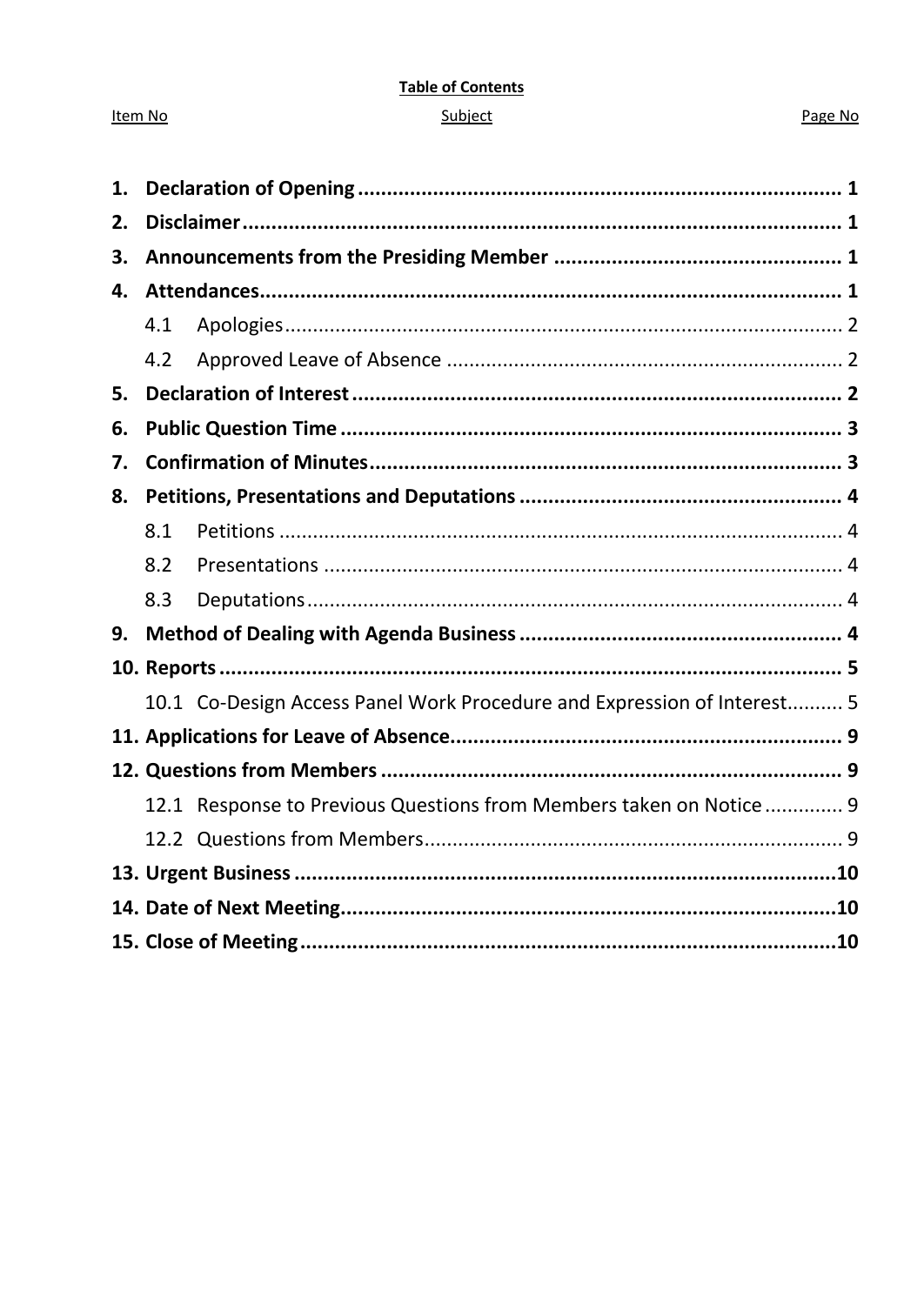

# **Disability Access and Inclusion Committee**

# **Minutes 1 March2019**

Members of the public to note that recommendations made by this committee are not final and will be subject to adoption (or otherwise) at a future meeting of the Bunbury City Council.

# <span id="page-2-0"></span>**1. Declaration of Opening**

The Presiding member declared the meeting open at 11:05am.

# <span id="page-2-1"></span>**2. Disclaimer**

Not applicable to this committee.

# <span id="page-2-2"></span>**3. Announcements from the Presiding Member**

# <span id="page-2-3"></span>**4. Attendances**

#### *Committee Members:*

| <b>Member Name</b> | <b>Representing</b>              |
|--------------------|----------------------------------|
| Cr Brendan Kelly   | <b>Councillor Representative</b> |
| Cr Karen Steele    | <b>Councillor Representative</b> |
| Paul D'Vorak       | <b>Community Representative</b>  |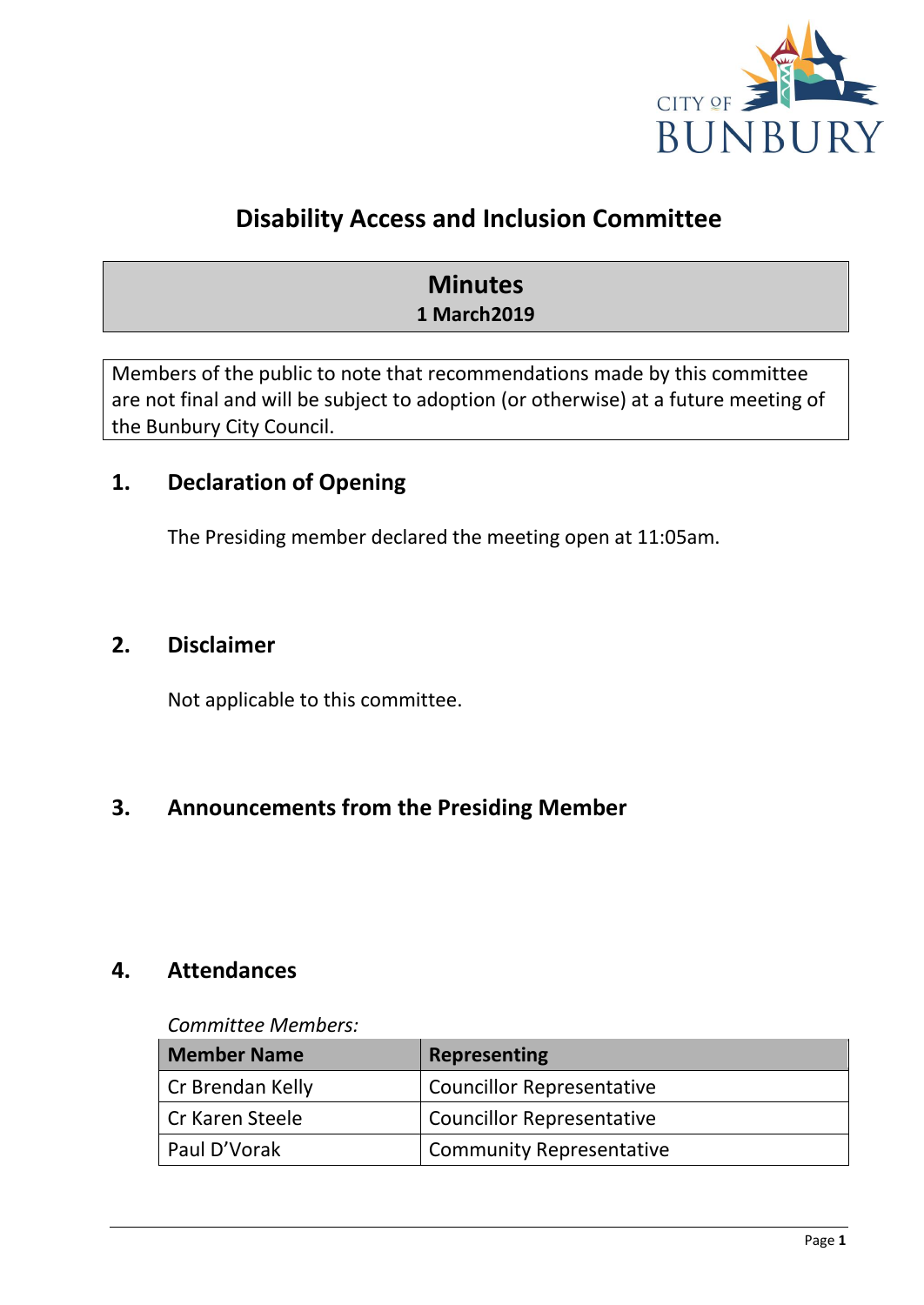| <b>Member Name</b>      | Representing                              |
|-------------------------|-------------------------------------------|
| Jethro Hepton           | <b>Community Representative</b>           |
| <b>Gary Barbour</b>     | Director Planning and Development         |
| Stephanie Addison-Brown | Director Corporate and Community Services |

\_\_\_\_\_\_\_\_\_\_\_\_\_\_\_\_\_\_\_\_\_\_\_\_\_\_\_\_\_\_\_\_\_\_\_\_\_\_\_\_\_\_\_\_\_\_\_\_\_\_\_\_\_\_\_\_\_\_\_\_\_\_\_\_\_\_\_\_\_\_\_\_\_\_\_\_\_\_\_\_\_\_\_\_\_\_\_\_\_\_\_\_\_\_\_

#### *Support Staff:*

| <b>Name</b>          | <b>Title</b>                                               |
|----------------------|------------------------------------------------------------|
| <b>Ryan Campbell</b> | Community Partnerships Officer (Disability and<br>Seniors) |
| Ms Liz Allan         | <b>Executive Research and Project Officer</b>              |

#### <span id="page-3-0"></span>**4.1 Apologies**

Cr Steck and the Chief Executive Officer were apologies for the meeting.

The Director Works and Services was absent from the meeting.

### <span id="page-3-1"></span>**4.2 Approved Leave of Absence**

Kathryn Hewitt was on approved Leave of Absence at the time of the Meeting.

# <span id="page-3-2"></span>**5. Declaration of Interest**

IMPORTANT: Committee members to complete a "Disclosure of Interest" form for each item on the agenda in which they wish to disclose a financial/proximity/impartiality interest. They should give the form to the Presiding Member before the meeting commences. After the meeting, the form is to be forwarded to the Administration Services Section for inclusion in the Corporate Financial Disclosures Register.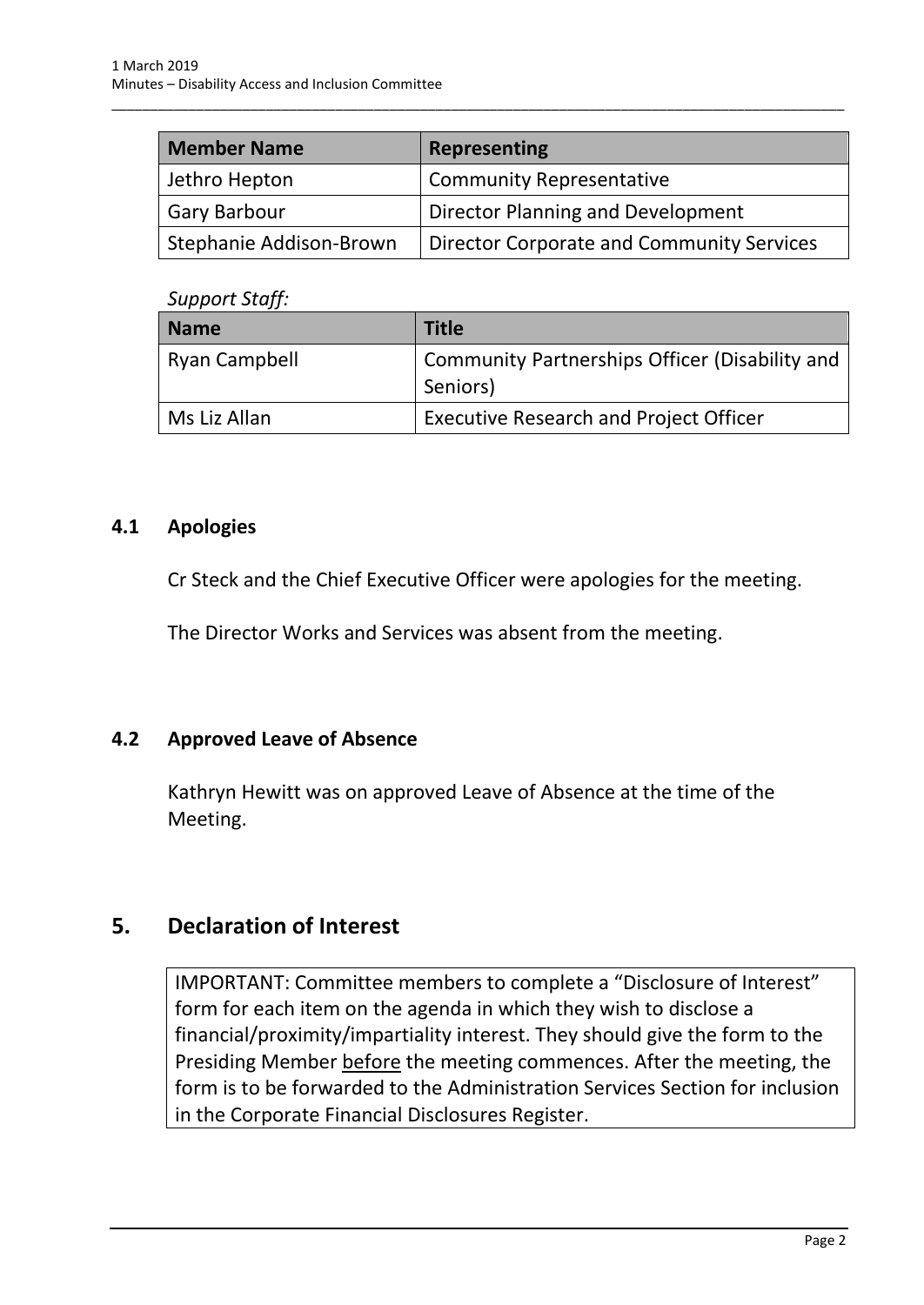# <span id="page-4-0"></span>**6. Public Question Time**

Nil

# <span id="page-4-1"></span>**7. Confirmation of Minutes**

The Minutes of the meeting of the Disability Access and Inclusion Committee Meeting held 7 December 2018 had been circulated.

\_\_\_\_\_\_\_\_\_\_\_\_\_\_\_\_\_\_\_\_\_\_\_\_\_\_\_\_\_\_\_\_\_\_\_\_\_\_\_\_\_\_\_\_\_\_\_\_\_\_\_\_\_\_\_\_\_\_\_\_\_\_\_\_\_\_\_\_\_\_\_\_\_\_\_\_\_\_\_\_\_\_\_\_\_\_\_\_\_\_\_\_\_\_\_

#### **Recommendation**

That the Minutes of the Disability Access and Inclusion Committee Meeting held 7 December 2018 be confirmed as a true and correct record.

### **Outcome of the Meeting held 1 March 2019**

The recommendation (as printed) was moved Paul D'Vorak, seconded the Director Corporate and Community Services.

The Presiding Member put the motion to the vote and it was adopted to become the Committee's decision on the matter.

### **Committee Decision**

That the Minutes of the Disability Access and Inclusion Committee Meeting held 7 December 2018 be confirmed as a true and correct record.

CARRIED 6 votes "for" / Nil votes "against"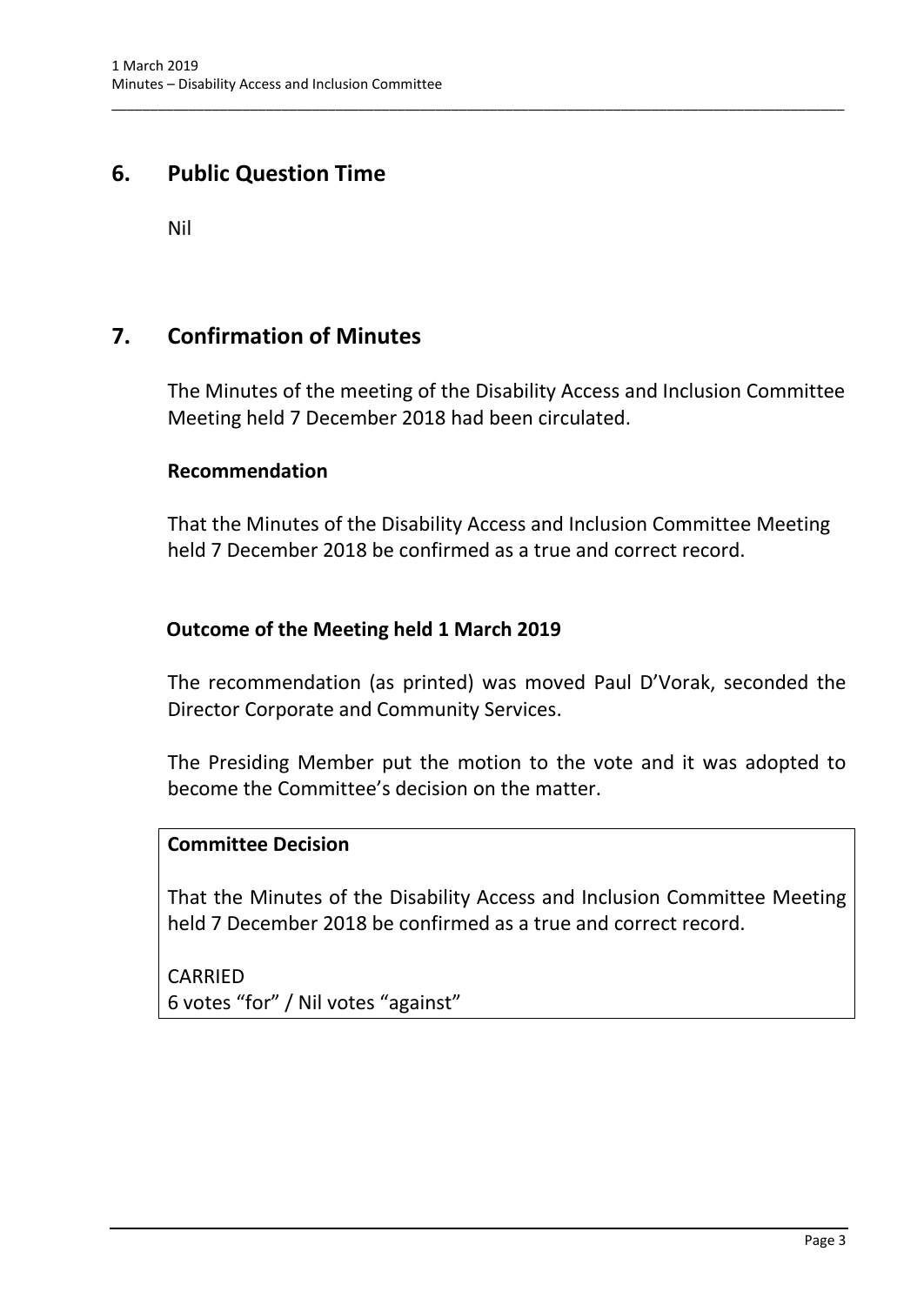# <span id="page-5-0"></span>**8. Petitions, Presentations and Deputations**

\_\_\_\_\_\_\_\_\_\_\_\_\_\_\_\_\_\_\_\_\_\_\_\_\_\_\_\_\_\_\_\_\_\_\_\_\_\_\_\_\_\_\_\_\_\_\_\_\_\_\_\_\_\_\_\_\_\_\_\_\_\_\_\_\_\_\_\_\_\_\_\_\_\_\_\_\_\_\_\_\_\_\_\_\_\_\_\_\_\_\_\_\_\_\_

#### <span id="page-5-1"></span>**8.1 Petitions**

Nil

#### <span id="page-5-2"></span>**8.2 Presentations**

# <span id="page-5-3"></span>**8.3 Deputations**

# <span id="page-5-4"></span>**9. Method of Dealing with Agenda Business**

Items are dealt with in the order that they appear.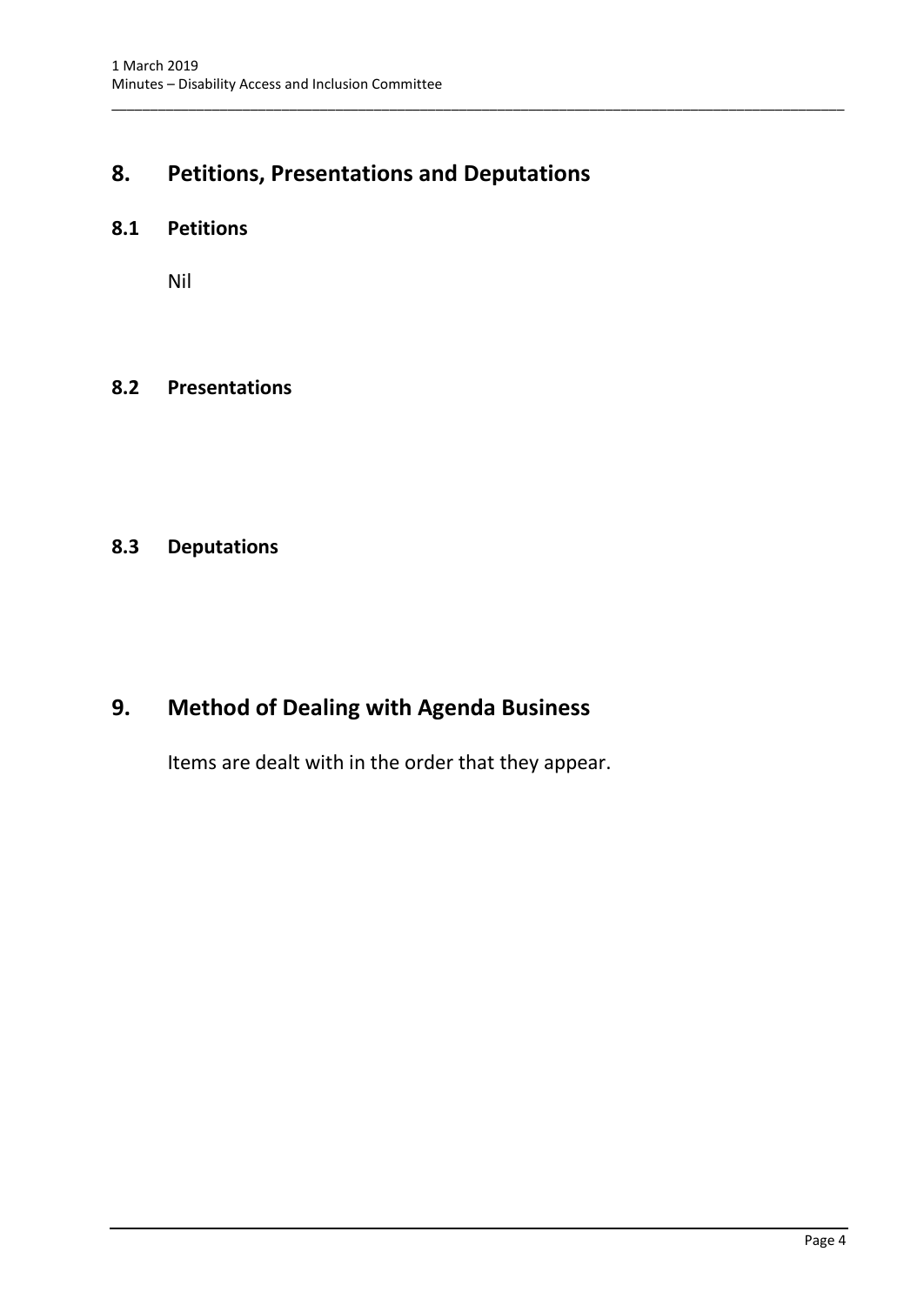# <span id="page-6-0"></span>**10. Reports**

#### <span id="page-6-1"></span>**10.1 Co-Design Access Panel Work Procedure and Expression of Interest**

\_\_\_\_\_\_\_\_\_\_\_\_\_\_\_\_\_\_\_\_\_\_\_\_\_\_\_\_\_\_\_\_\_\_\_\_\_\_\_\_\_\_\_\_\_\_\_\_\_\_\_\_\_\_\_\_\_\_\_\_\_\_\_\_\_\_\_\_\_\_\_\_\_\_\_\_\_\_\_\_\_\_\_\_\_\_\_\_\_\_\_\_\_\_\_

| <b>Applicant/Proponent:</b> | Internal                                             |  |  |
|-----------------------------|------------------------------------------------------|--|--|
| <b>Responsible Officer:</b> | Ryan Campbell, Community Partnerships Officer        |  |  |
| <b>Responsible</b>          | <b>Isabell Evans, Manager People and Place</b>       |  |  |
| Manager:                    |                                                      |  |  |
| <b>Executive:</b>           | Stephanie Addison-Brown, Director Corporate and      |  |  |
|                             | <b>Community Services</b>                            |  |  |
| <b>Authority/Discretion</b> | Review<br>Advocacy                                   |  |  |
|                             | Executive/Strategic<br>⊠<br>Quasi-Judicial<br>$\Box$ |  |  |
|                             | Information<br>Legislative                           |  |  |
|                             | <b>Purposes</b>                                      |  |  |
| <b>Attachments:</b>         | Appendix 1: Work Procedure - Co-Design Access        |  |  |
|                             | Panel                                                |  |  |

#### **Summary**

A Work Procedure for the Co-Design Access Panel (CoDAP) was endorsed by City Managers at the Managers Meeting held 7 February 2019. The City will now put out an Expression of Interest for period of four (4) weeks to recruit the eight (8) members required for the panel.

#### **Executive Recommendation**

That the Disability Access and Inclusion Committee note the information outlined in this report.

*Voting Requirement: Simple Majority* 

#### **Strategic Relevance**

| Theme 1:       | Our community and culture                                 |
|----------------|-----------------------------------------------------------|
| Goal:          | A safe, healthy and cohesive community, with a rich       |
|                | cultural life, and supportive social environment          |
| Objective 1.5: | Establish Bunbury as the Most Accessible Regional City in |
|                | Australia by 2020                                         |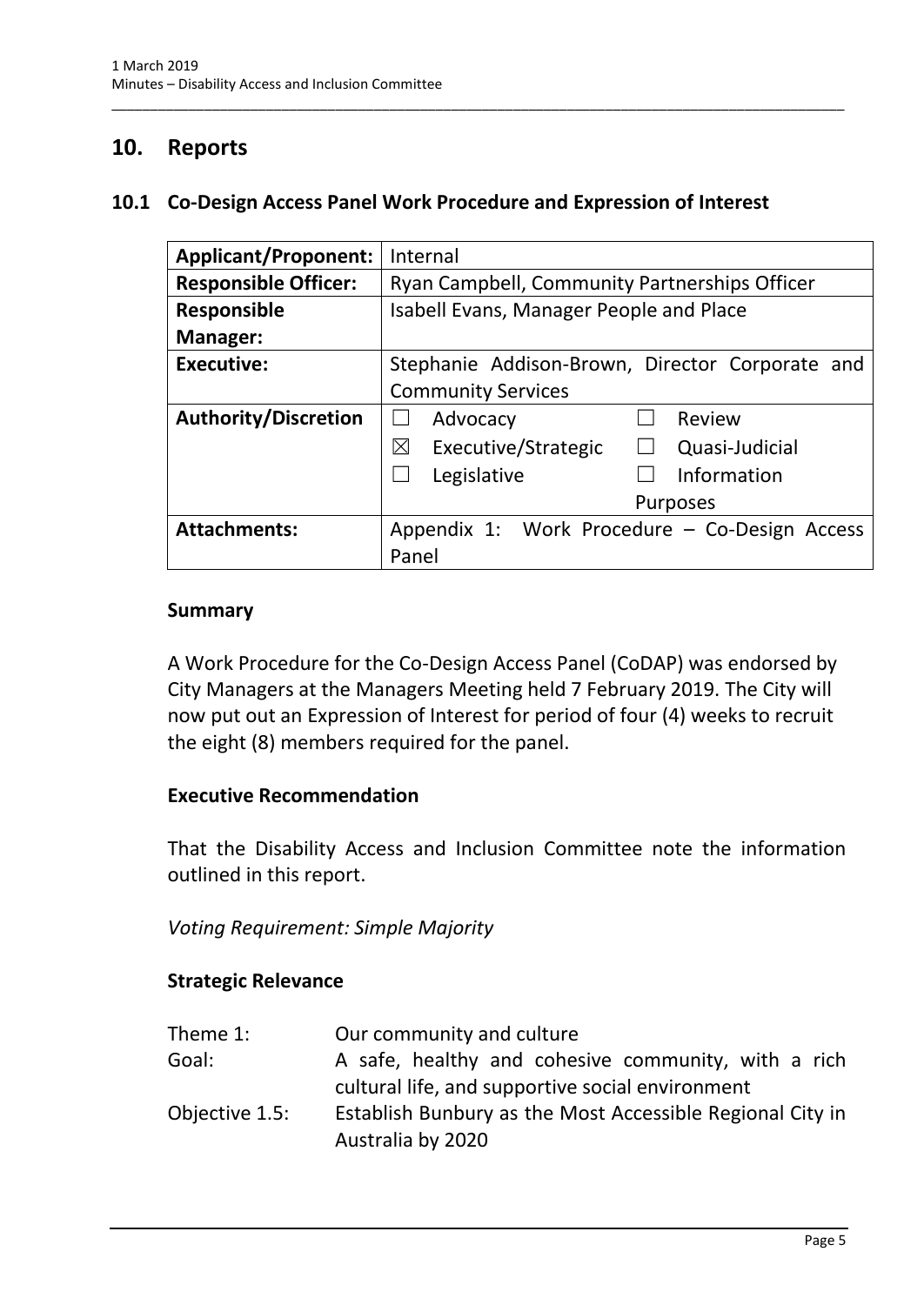### **Regional Impact Statement**

The CoDAP will influence all City of Bunbury future infrastructure and open space projects which will have a significant impact on people with disability both in Bunbury and surrounding areas who regularly visit the City.

\_\_\_\_\_\_\_\_\_\_\_\_\_\_\_\_\_\_\_\_\_\_\_\_\_\_\_\_\_\_\_\_\_\_\_\_\_\_\_\_\_\_\_\_\_\_\_\_\_\_\_\_\_\_\_\_\_\_\_\_\_\_\_\_\_\_\_\_\_\_\_\_\_\_\_\_\_\_\_\_\_\_\_\_\_\_\_\_\_\_\_\_\_\_\_

### **Background**

Recommendation 4 of the MARCIA Research Report ("the Report") endorsed by Council, states that the City of Bunbury promote the use of co-design by involving people with disabilities in the design of its facilities, events and services. A Draft City of Bunbury Co-Design Model ("the Model") has been developed as a way of implementing this recommendation. The Model was endorsed by the Executive Leadership Team (ELT) at the ELT meeting held 4 September 2018.

A Work Procedure for the Co-Design Access Panel (CoDAP) was endorsed by City Managers at the Managers Meeting held 7 February 2019. The City will now put out an Expression of Interest for period of four (4) weeks to recruit the eight (8) members required to fill the panel.

### **Council Policy Compliance**

The DAIC operates under the Councils Code of Conduct.

# **Legislative Compliance**

*Disability Services Act 1993 (amended 2004) Local Government Act 1995*

### **Officer Comments**

The endorsement of the CoDAP work procedure by City Managers is a big step forward in implementing one of the key MARCIA Research Report recommendations. The CoDAP will be key in ensuring that all future City infrastructure and open space projects will meet the needs of people with a disability and will counteract the shortcomings of the Australian Standards.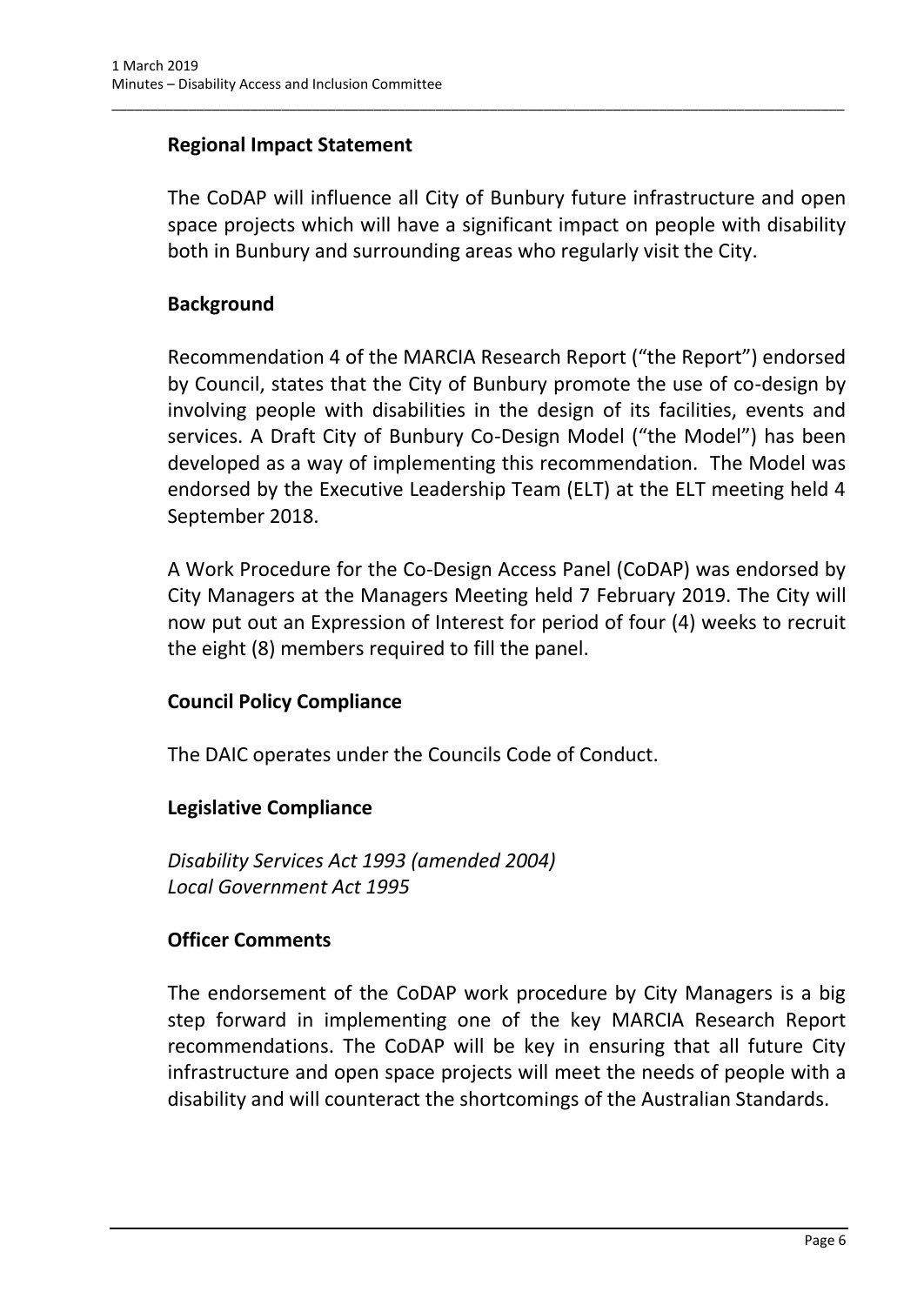# **Analysis of Financial and Budget Implications**

There may be suggested modifications or improvements identified during the co-design process which may have implications for the budget of individual projects. This will need to be assessed on a case by case basis and additional funding sourced if required.

\_\_\_\_\_\_\_\_\_\_\_\_\_\_\_\_\_\_\_\_\_\_\_\_\_\_\_\_\_\_\_\_\_\_\_\_\_\_\_\_\_\_\_\_\_\_\_\_\_\_\_\_\_\_\_\_\_\_\_\_\_\_\_\_\_\_\_\_\_\_\_\_\_\_\_\_\_\_\_\_\_\_\_\_\_\_\_\_\_\_\_\_\_\_\_

### **Community Consultation**

The CoDAP was a recommendation from the MARCIA Research Report which included 11 community members who were co-researchers in the MARCIA Research Project.

### **Councillor/Officer Consultation**

The Work Procedure was developed in consultation with City Managers, in particular with Manager of City Facilities and Manager Sustainability, Planning and Development.

### **Applicant Consultation**

Nil

### **Timeline: Council Decision Implementation**

The City will put out an Expression of Interest in the next two (2) weeks for period of four (4) weeks to recruit the eight (8) members required to fill the panel.

### **Outcome of the Meeting held 1 March 2019**

The recommendation (as printed) was moved Paul D'Vorak, seconded the Director Corporate and Community Services.

The Presiding Member put the motion to the vote and it was adopted to become the Committee's decision on the matter.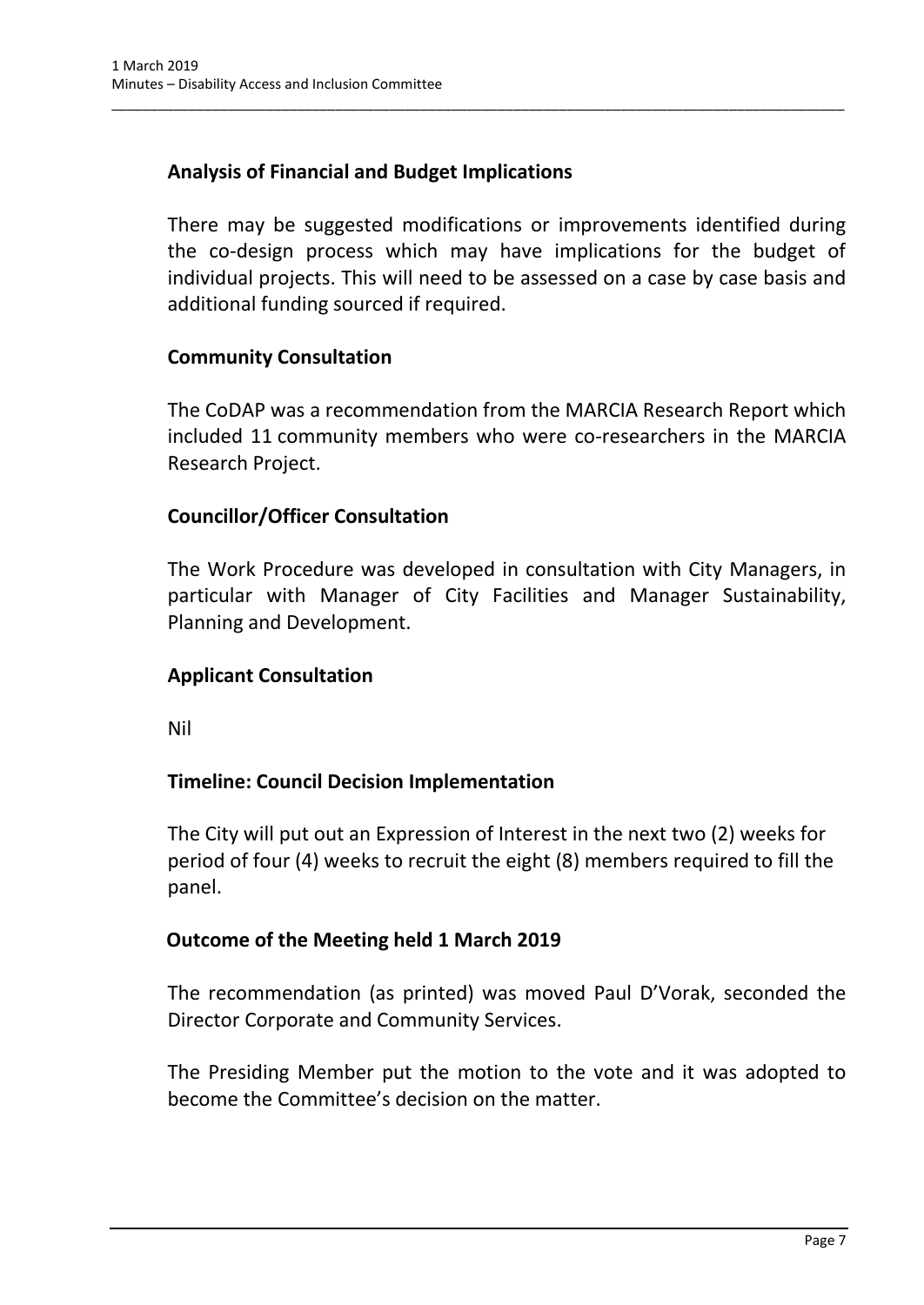#### **Committee Decision**

That the Disability Access and Inclusion Committee note the information outlined in this report.

\_\_\_\_\_\_\_\_\_\_\_\_\_\_\_\_\_\_\_\_\_\_\_\_\_\_\_\_\_\_\_\_\_\_\_\_\_\_\_\_\_\_\_\_\_\_\_\_\_\_\_\_\_\_\_\_\_\_\_\_\_\_\_\_\_\_\_\_\_\_\_\_\_\_\_\_\_\_\_\_\_\_\_\_\_\_\_\_\_\_\_\_\_\_\_

CARRIED 6 votes "for" / Nil votes "against"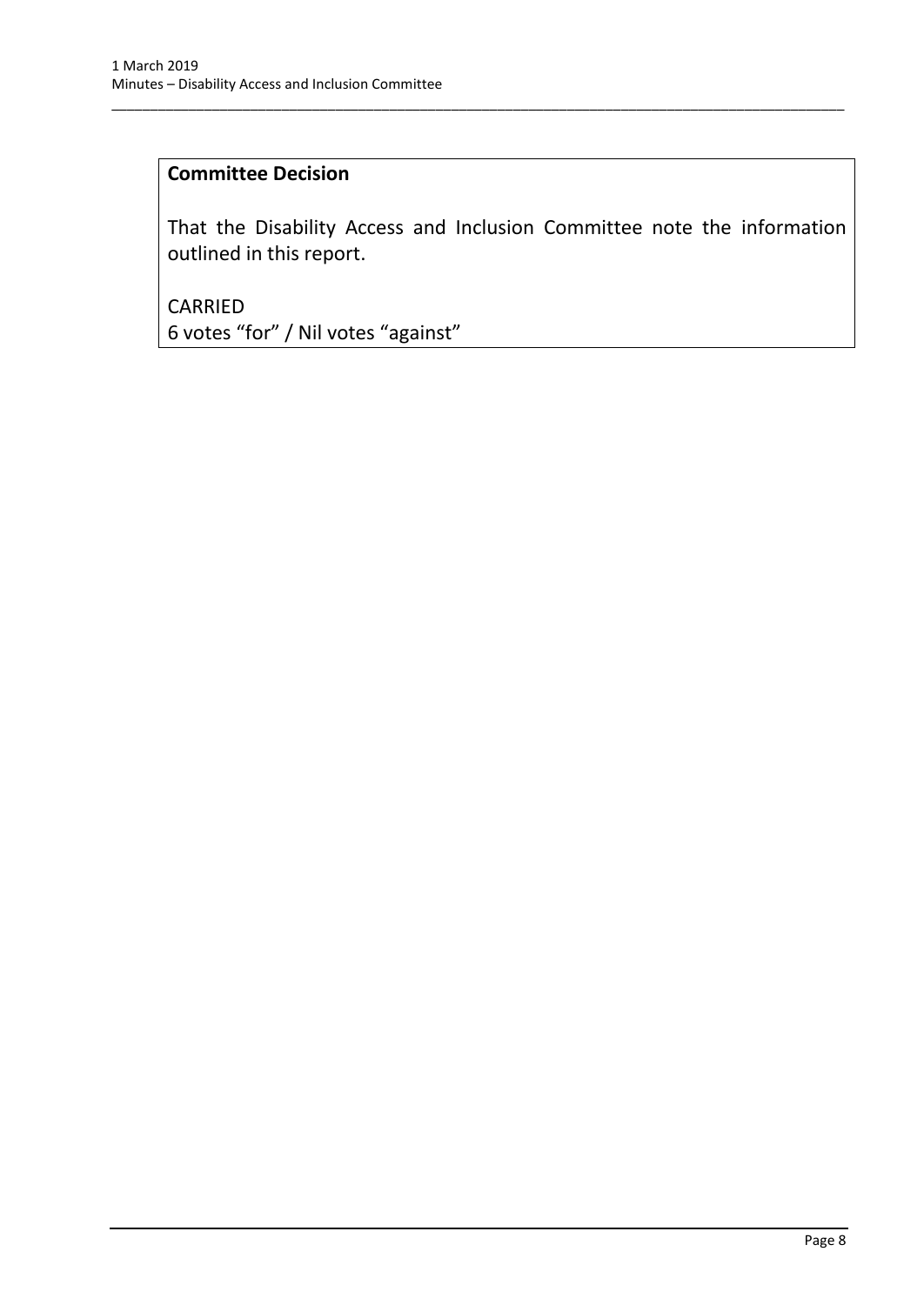# <span id="page-10-0"></span>**11. Applications for Leave of Absence**

Nil

# <span id="page-10-1"></span>**12. Questions from Members**

### <span id="page-10-2"></span>**12.1 Response to Previous Questions from Members taken on Notice**

\_\_\_\_\_\_\_\_\_\_\_\_\_\_\_\_\_\_\_\_\_\_\_\_\_\_\_\_\_\_\_\_\_\_\_\_\_\_\_\_\_\_\_\_\_\_\_\_\_\_\_\_\_\_\_\_\_\_\_\_\_\_\_\_\_\_\_\_\_\_\_\_\_\_\_\_\_\_\_\_\_\_\_\_\_\_\_\_\_\_\_\_\_\_\_

Nil

#### <span id="page-10-3"></span>**12.2 Questions from Members**

- Question 1: Could there be an update provided on the Stirling Street boat ramp.
- Answer: The Structural Engineer has advised that railing can be attached to the existing platform. Paul D'Vorak and Ryan Campbell have been working together with him with regard to the design.
- Question 2: When will this occur and where will the money come from?
- Answer: The timeline is for this to occur prior to the end of the financial year and the money will be coming out of the DAIP money.
- Question 3: A drawing had been circulated with regard to the ablution block planned at the Stirling Street boat ramp.
- Answer: A plan has been developed for the ablution block. The \$70,000 required for the toilet block would need to come from the \$100,000 allocated for MARCIA and therefore the project must be prioritised against the other identified projects. It is the intention that at the June 2019 DAIC Meeting the assessment of priorities against the criteria will be presented to the DAIC.